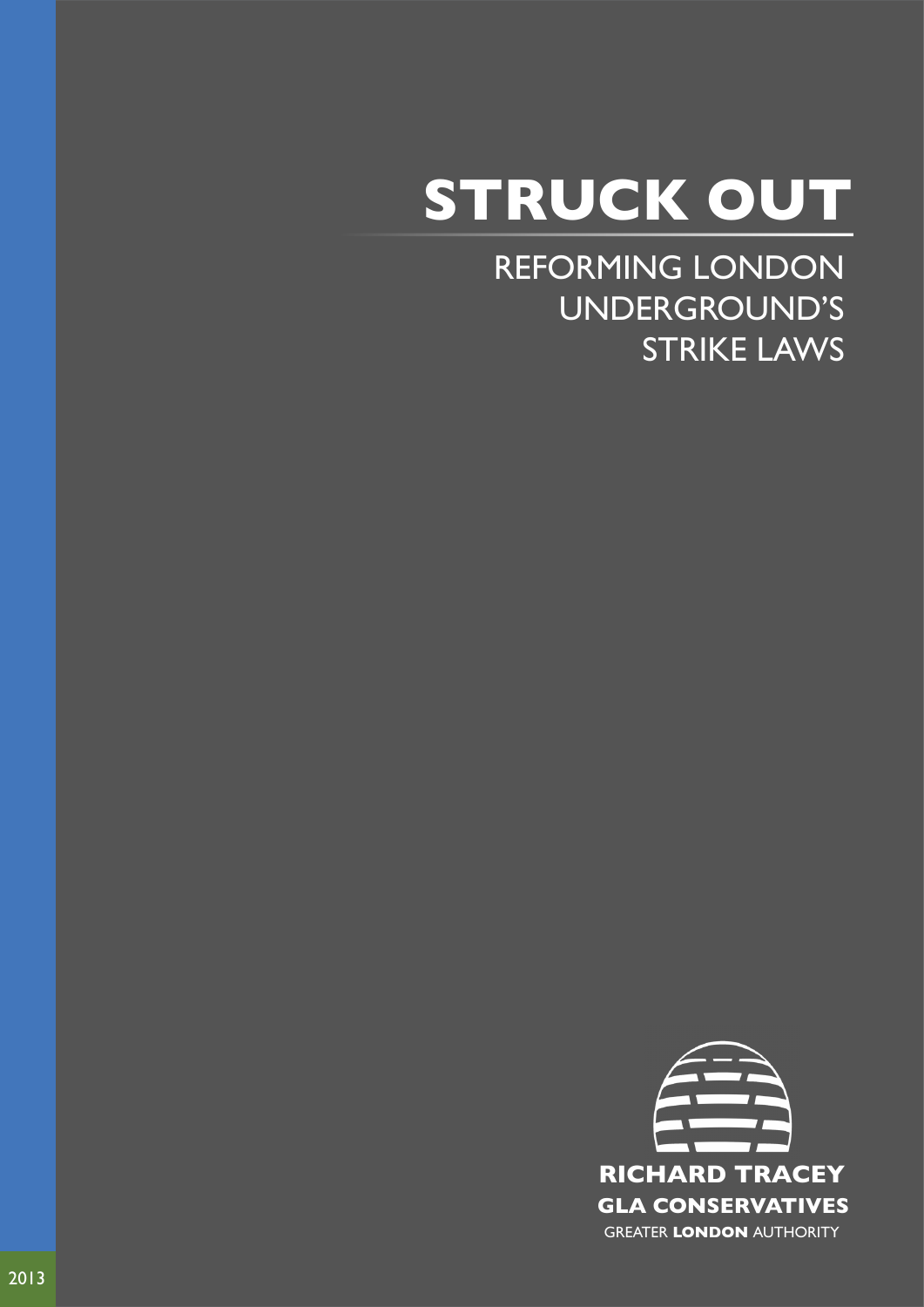# **CONTENTS**

| <b>Introduction</b>           | ı                       |
|-------------------------------|-------------------------|
| Too easy to strike?           | ı                       |
| <b>Reducing strike action</b> | $\overline{\mathbf{2}}$ |
| <b>Alternatives</b>           | 5                       |
| <b>Recommendations</b>        | 6                       |
| <b>Notes</b>                  | 7                       |
| <b>Feedback</b>               | 8                       |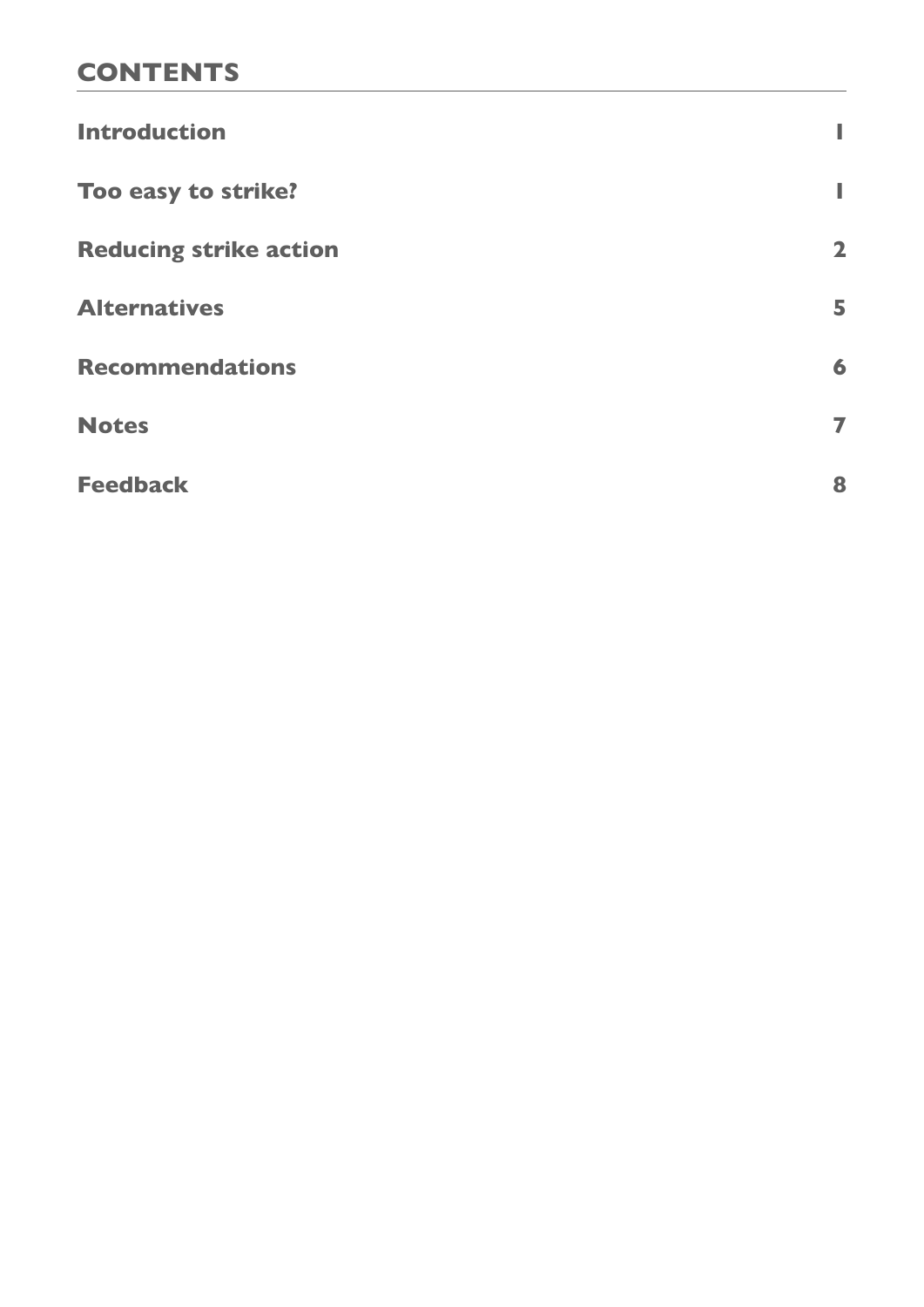# <span id="page-2-0"></span>INTRODUCTION

The average strike on the London Underground costs London's economy approximately £48 million per day.**<sup>1</sup>** The GLA Conservatives' earlier report on ['Driverless Trains](http://glaconservatives.co.uk/campaigns/driverless-trains/)' found there were 20 days of strikes between December 2005 and 2009, costing London's economy nearly a billion pounds over this four year period. "All of these actions were called by the National Union of Rail, Maritime and Transport Workers (RMT)."**<sup>2</sup>** Given there were 36 separate instances of strike action between May 2000 and January 2011**<sup>3</sup>**, it seems reasonable to consider whether there might be an alternative.

# TOO EASY TO STRIKE?

In a poll of 285 Londoners conducted by Bryter Research on behalf of the GLA Conservatives\*, 6 in 10 (59%) agreed that it is currently too easy for London's Tube workers to strike. Over a quarter (28%) strongly agreed with that statement. Only 14% disagreed or strongly disagreed.

### **Question #1: To what extent do you agree or disagree with the following statement: 'It is currently too easy for London's tube workers to strike.'**



<sup>1.</sup> As the following link shows, this figure was true in 2007 so the real figure is likely to be significantly higher. [http://www.](http://www.londonchamber.co.uk/lcc_public/article.asp?id=0&did=47&aid=4550&st=&oaid=-1) [londonchamber.co.uk/lcc\\_public/ar ticle.asp?id=0&did=47&aid=4550&st=&oaid=-1](http://www.londonchamber.co.uk/lcc_public/article.asp?id=0&did=47&aid=4550&st=&oaid=-1)

<sup>2.</sup> Page 2, <http://glaconservatives.co.uk/wp-content/uploads/2012/02/Driverless-Trains.pdf>

<sup>3.</sup> <http://www.newstatesman.com/blogs/the-staggers/2011/01/strike-deal-boris-tube-mayor>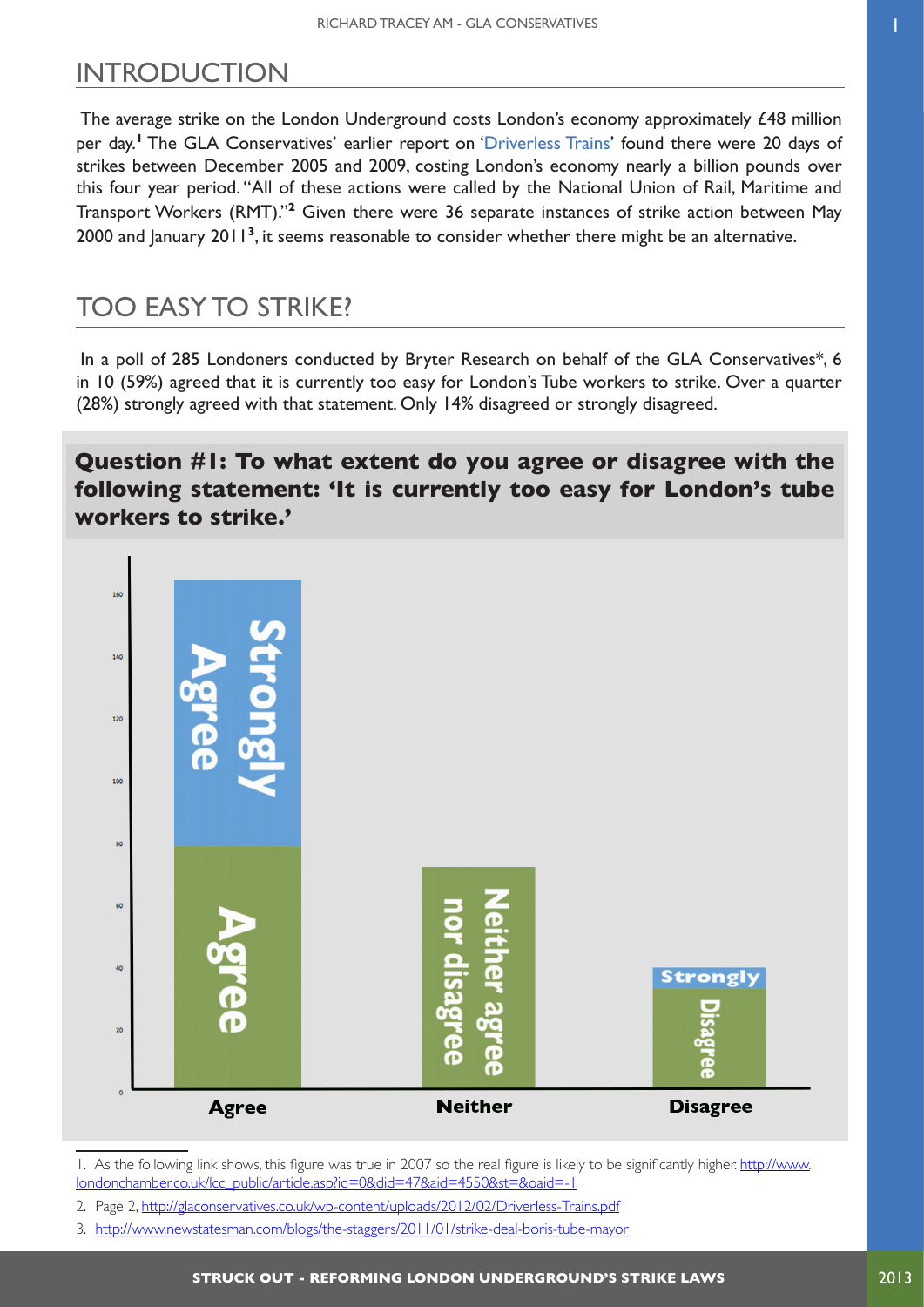<span id="page-3-0"></span>Every weekday there are 3.4 million journeys on the London Underground**<sup>4</sup>** as workers who are highly paid, low paid and every level in between commute to work. When union leaders seek to use strike action to cripple the Tube, their dispute may be with London Underground's management, but the collateral damage is to ordinary Londoners. That is why the GLA Conservatives and indeed ordinary Londoners want the status quo to change.

#### **50%+1**

The GLA Conservatives have long called for a change in the rules on strike balloting so that, in order for a ballot to pass, 50%+1 of all eligible trade union members would have to vote in favour. Our reasoning is straightforward: strike action on the London Underground can be hugely disruptive, has been estimated to cost London's economy  $£48$  million per day and stops many people – including those on low wages – from getting to work. Therefore we have argued that, for strike action to go ahead, it should have the informed consent of a majority of those choosing to strike.

The vast majority of strike ballots on the London Underground take place after only a minority of union Members have voted in favour of strike action. For example in May 2011 the RMT proceeded with strike action despite just 29% of those balloted voting in favour.**<sup>5</sup>** Given the effect of strike action on the lives of Londoners we believe this is unacceptable.

## REDUCING STRIKE ACTION

When presented with different options to reduce the frequency of strike action, half of Londoners (48%) favoured an option that included a complete ban on strikes. 16% favoured a complete ban with no alternative form of restitution to replace it.

#### **Taylor Law**

16% of Londoners wanted to see a London equivalent of New York's Taylor Law.

In 1966 the New York Subway suffered crippling strike action. The 12-day strike started on New Year's Day and ended all services on the entirety of the city's subway system as well as on all buses throughout the city. When the strike ended it had cost the city millions of dollars and it was forced into a \$60 million package of wages and benefits increases. These included a wage rise from \$3.18 to \$4.14 an hour, additional paid holiday and increased pension benefits. In total, the union's gains averaged nine per cent for the next eight years.

In light of this strike, the City of New York passed The Public Employees Fair Employment Act in 1967. Commonly known as Taylor Law, it grants public employees the right to organise and elect union representatives. It defines the boundaries for how public employers and unions negotiate and sets out the terms for the founding of the Public Employment Relations Board – a state agency that administers the law in the case of disputes.

A key part of the Taylor Law is that it prohibits New York state public employees from striking. Instead they gain the right to binding arbitration if they are unable to reach agreement after negotiations.

5.    [http://www.standard.co.uk/news/boris-johnson-condemns-idiotic-walkouts-as-tube-unions-strike-over-two-weeks-6397888.](http://www.standard.co.uk/news/boris-johnson-condemns-idiotic-walkouts-as-tube-unions-strike-over-two-weeks-6397888.html) [html](http://www.standard.co.uk/news/boris-johnson-condemns-idiotic-walkouts-as-tube-unions-strike-over-two-weeks-6397888.html)

<sup>4.</sup> <http://creativetraction.com/2012/11/16/cbs-digital-media-on-london-underground/>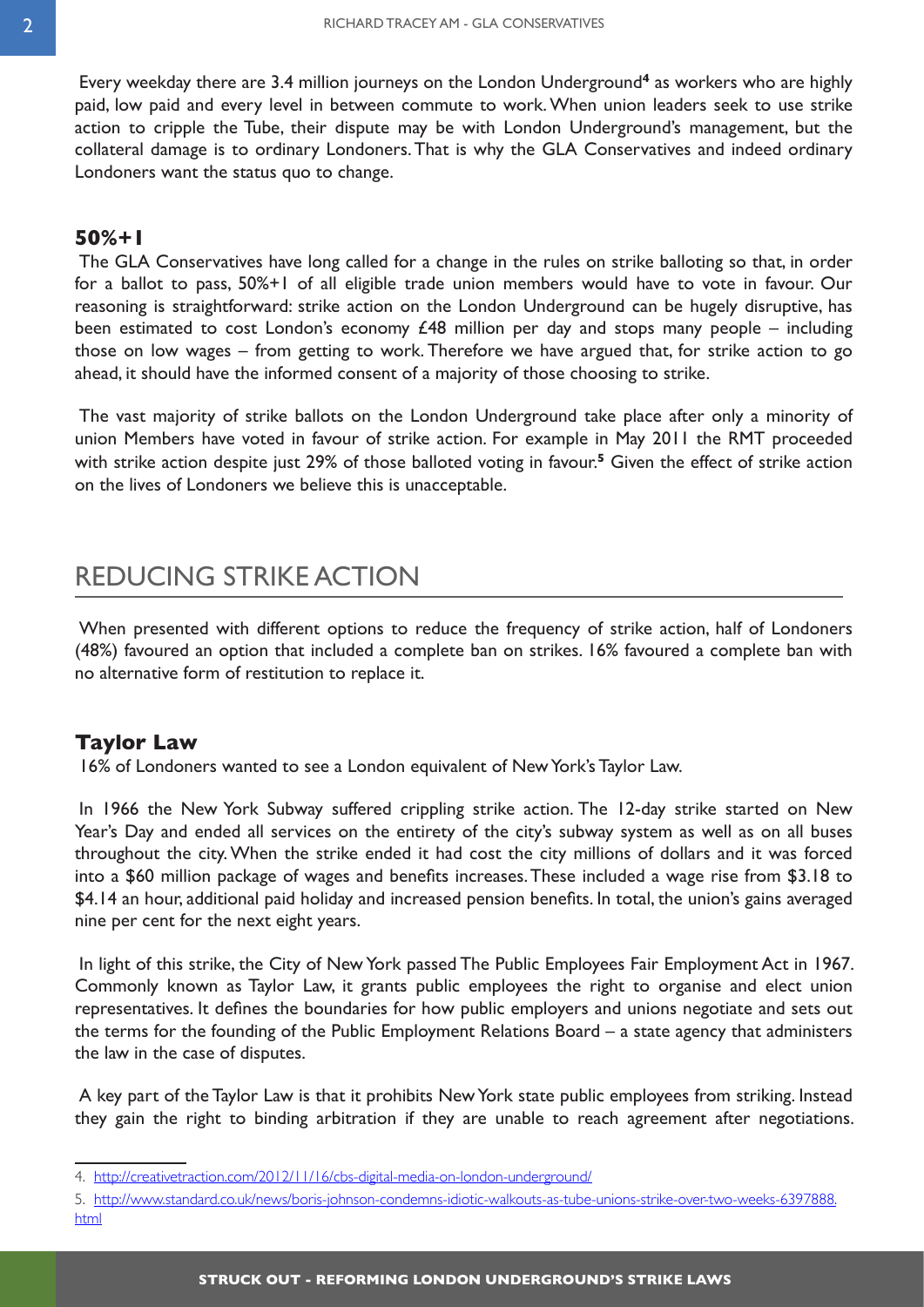**Question #2: Which, if any, of the following alternative proposals to the current strike legislation would you be most in favour of, to help reduce the frequency of strike action?**



An independent judge or panel will consider the views of employers and the union and then make a decision which both sides must accept. The fine for striking is an additional day's pay for each day of a strike. This means that a 5-day strike would amount to a fine worth 10 days' pay. In addition, union leaders can face imprisonment for leading strike action.

Since Taylor Law was introduced the New York Metro has only seen 2 strikes, in 1980 and 2005.

#### **Binding Pendulum Arbitration**

16% of Londoners favoured the introduction of Binding Pendulum Arbitration (BPA).

The very existence of the option of strike action can discourage reasonable behaviour on the part of trade union leaders and could encourage extremism. If a trade union decides to call a strike ballot – with the consequence of inconveniencing millions of Londoners – it makes logical sense that it does everything possible to ensure that the strike achieves as great a reward for the union's members as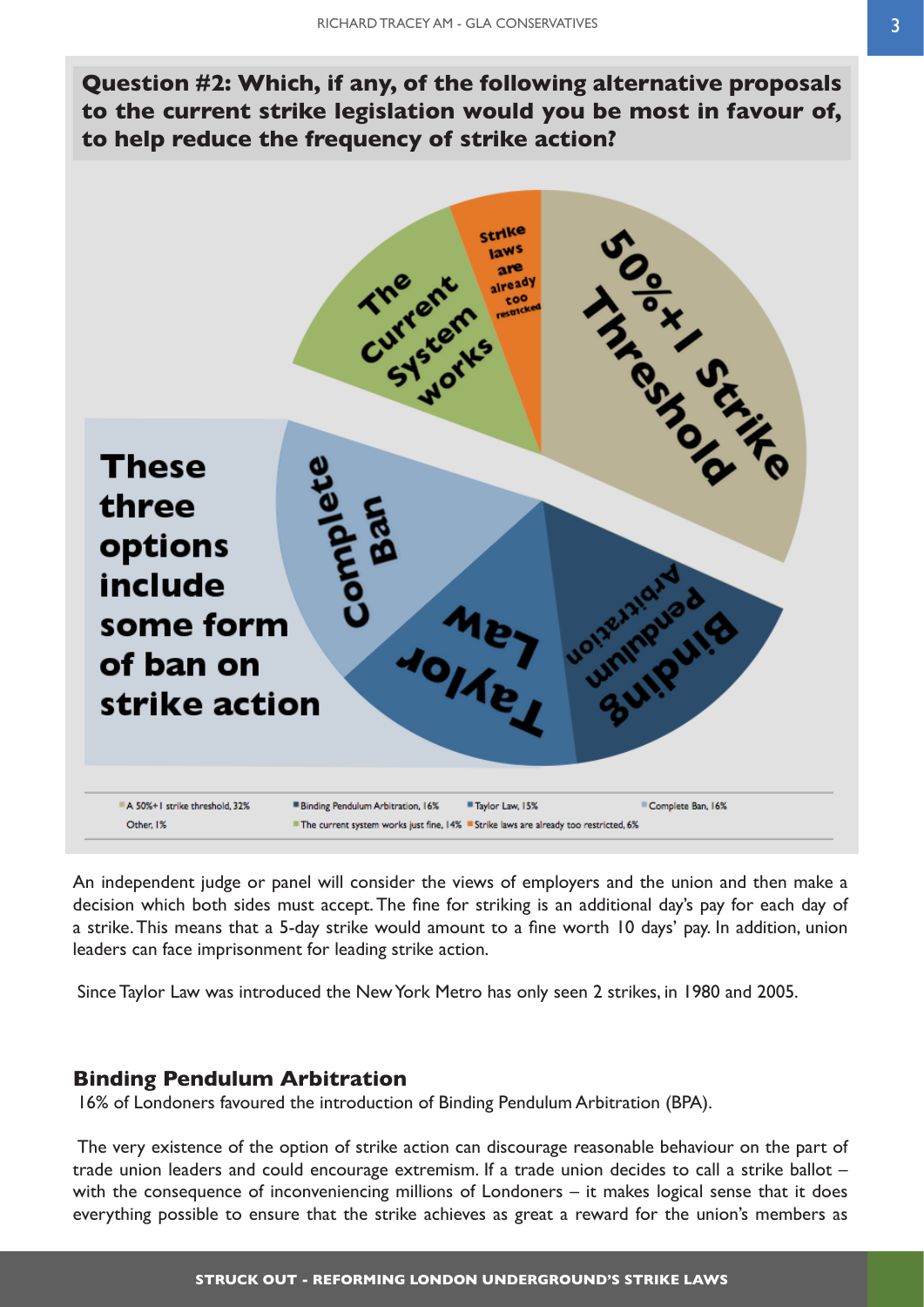#### possible.

Binding Pendulum Arbitration is an alternative to strike action which refashions the entire process of negotiation to encourage both sides to behave reasonably. Instead of the right to strike, trade unions would have the right to ballot for independent arbitration. However, under this system, the independently appointed arbiter, or judge, cannot compromise. Rather he or she has to choose between two positions.

For example if Transport for London (TfL) wished to freeze wages and the relevant union wanted a 10% wage increase, the judge could not decide that wages would be increased by, say, 4%. He or she would have to choose one of those two options.

There would be two major consequences of such a change. First, both sides would be incentivised to make reasonable demands and find a reasonable compromise. If TfL argued for a pay freeze and the union argued for a 10% rise then a freeze would be the more likely result. However, if the union proposed a 2% rise then the judge might well consider that the more reasonable option.

Secondly, London Underground workers would have an incentive to choose to belong to a reasonable union. Currently it often seems to make sense for workers to join an extremist union that pushes for the greatest possible wage increase, the most favourable conditions and the highest number of jobs - regardless of the state of the public finances, the effect this will have on fares or the long-term impact on the service. By removing the ability of unions to exploit their monopoly via strike action, BPA changes the equation and would make it more rational to join a union that picked its battles and was able to persuasively make its case.

Binding Pendulum Arbitration would protect trade unions' ability to seek redress when they consider the status quo to be unfair, but it would stop them inflicting misery on millions of Londoners when they do so.

#### **Complete Ban**

16% of Londoners favoured a complete ban on strike action on the London Underground.

Striking would be made illegal and those who chose to strike would be sacked for breaching their contract. It is worth noting that the so-called right to strike is not absolute. Neither the UK's police services nor the Armed Forces are allowed to strike, because the nature of their jobs is such that undertaking strike action would undermine public safety.

When employment laws were non-existent and over-mighty employers held an all-powerful position over their employees, there was a strong case for legal protection for workers who wished to join trade unions and withdraw their labour if negotiations failed to settle an industrial dispute. Today's world is a very different one. The vast increase in legal protection afforded to employees via employment law and the significant increase in labour mobility may both help to explain why trade union membership has been steadily dropping.**<sup>6</sup>**

It is noteworthy that almost one in six Londoners would like to see strike action made illegal and would not wish to see it replaced with an alternative way of seeking redress. Whilst the GLA Conservatives would like to see an alternative to strike action rather than banning it completely, in seeking a change to the status quo we should consider that a significant number of Londoners would

<sup>6.</sup>Page 9, [https://www.gov.uk/government/uploads/system/uploads/attachment\\_data/file/16381/12-p77-trade-union-mem](https://www.gov.uk/government/uploads/system/uploads/attachment_data/file/16381/12-p77-trade-union-membership-2011.pdf)[bership-2011.pdf](https://www.gov.uk/government/uploads/system/uploads/attachment_data/file/16381/12-p77-trade-union-membership-2011.pdf)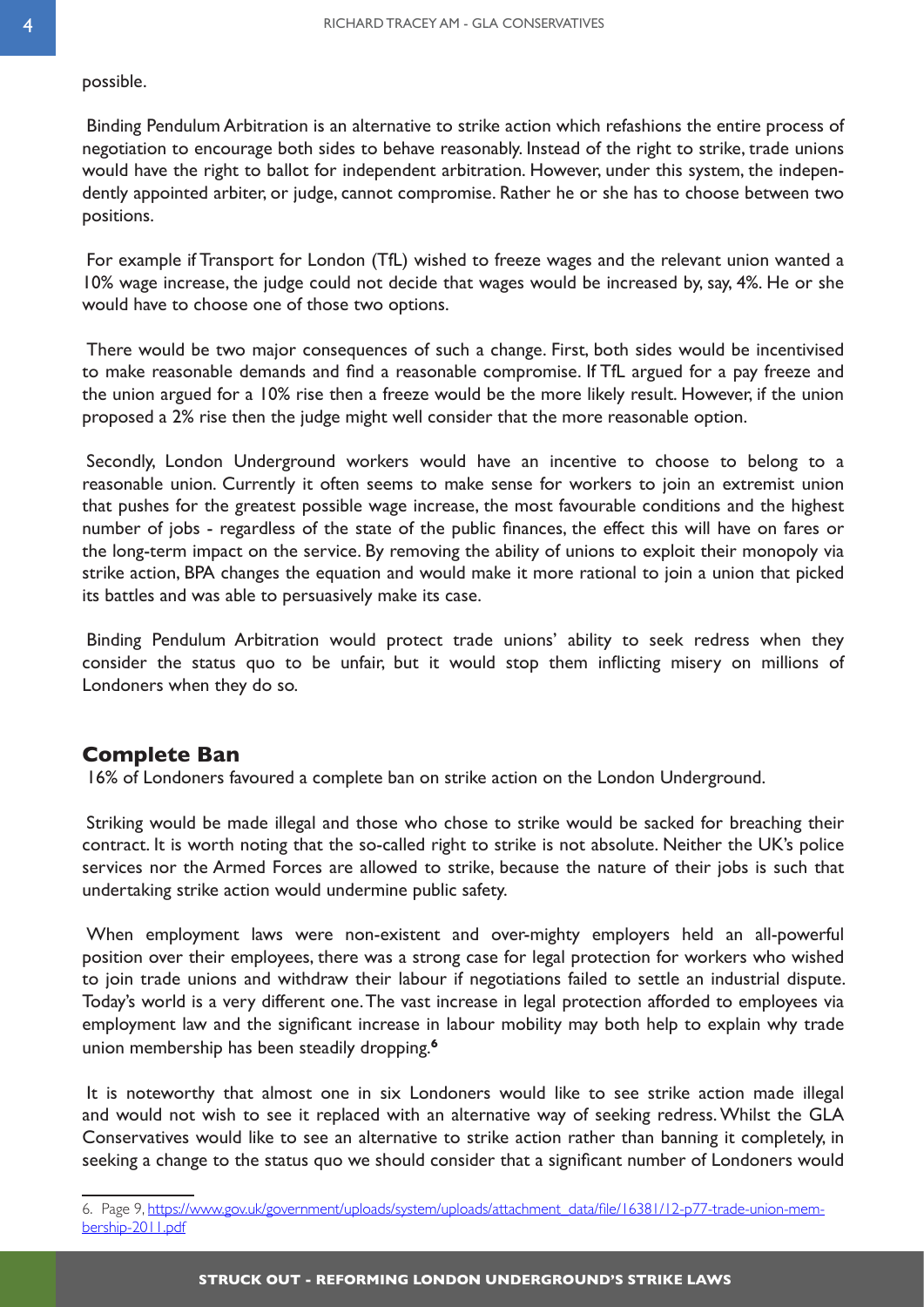<span id="page-6-0"></span>go further than our proposal.

## ALTERNATIVES

All of the approaches examined above would require Parliament to pass legislation. Given the current unwillingness of the other parties to make such changes, it seems likely that the earliest that the law could be tightened would be after the next General Election. Even then it would be very unlikely to happen unless a Conservative Government had a parliamentary majority.

The Mayor of London and Transport for London cannot unilaterally alter the laws on strike action, but given this is already a significant problem for millions of Londoners, the Mayor should seek to implement those measures which are within his control. Two of those measures have been the subjects of previous reports by the GLA Conservatives: bringing in driverless trains on the London Underground**<sup>7</sup>**; and reforming TfL's ticketing policy to encourage more people to work from home.**<sup>8</sup>**

#### **Driverless Trains**

The [benefits of driverless trains](http://glaconservatives.co.uk/campaigns/driverless-trains/) are legion. The evidence from around the world is that driverless trains are safer, faster and more efficient than trains with a driver on board. Furthermore, given that the highest paid Tube driver was paid £61,218 even before "Tube union bosses forced through a four-year inflation-busting deal, leading to train drivers increasing their basic pay to £52,000 by 2015"**<sup>9</sup>**, switching to a driverless system would have the potential to deliver considerable savings of taxpayers' and farepayers' money. A driverless system would not be at the mercy of strike action in the way the London Underground is now.

#### **Working from home**

Increasing the number of Londoners who are able to work from home has many benefits but, in terms of this report, the key advantage would be in reducing the effectiveness of strike action. As we have seen, strike action works by effectively blackmailing London. The cost to London's economy of a day of strike action on the Tube is at least £48 million. In recent years TfL has made huge efforts to help Londoners to get to work via other transport modes during Tube strikes, but there would be an even greater advantage to Londoners if more workers had the flexibility to work from home during strike action. Our report '[Home Works](http://glaconservatives.co.uk/campaigns/home-works/)' made the case for a more flexible ticketing system, including a 3-day per week Travelcard and an annual rebate for season ticket holders who worked from home. These initiatives would not eradicate the inconvenience of strike action but they would cut the resulting cost to London.

<sup>7.</sup> <http://glaconservatives.co.uk/wp-content/uploads/2012/02/Driverless-Trains.pdf>

<sup>8.</sup> <http://glaconservatives.co.uk/wp-content/uploads/2013/02/Home-Works.pdf>

<sup>9.</sup> http://www.telegraph.co.uk/news/uknews/road-and-rail-transport/9036767/Best-paid-Tube-driver-is-on-61218-a-year.html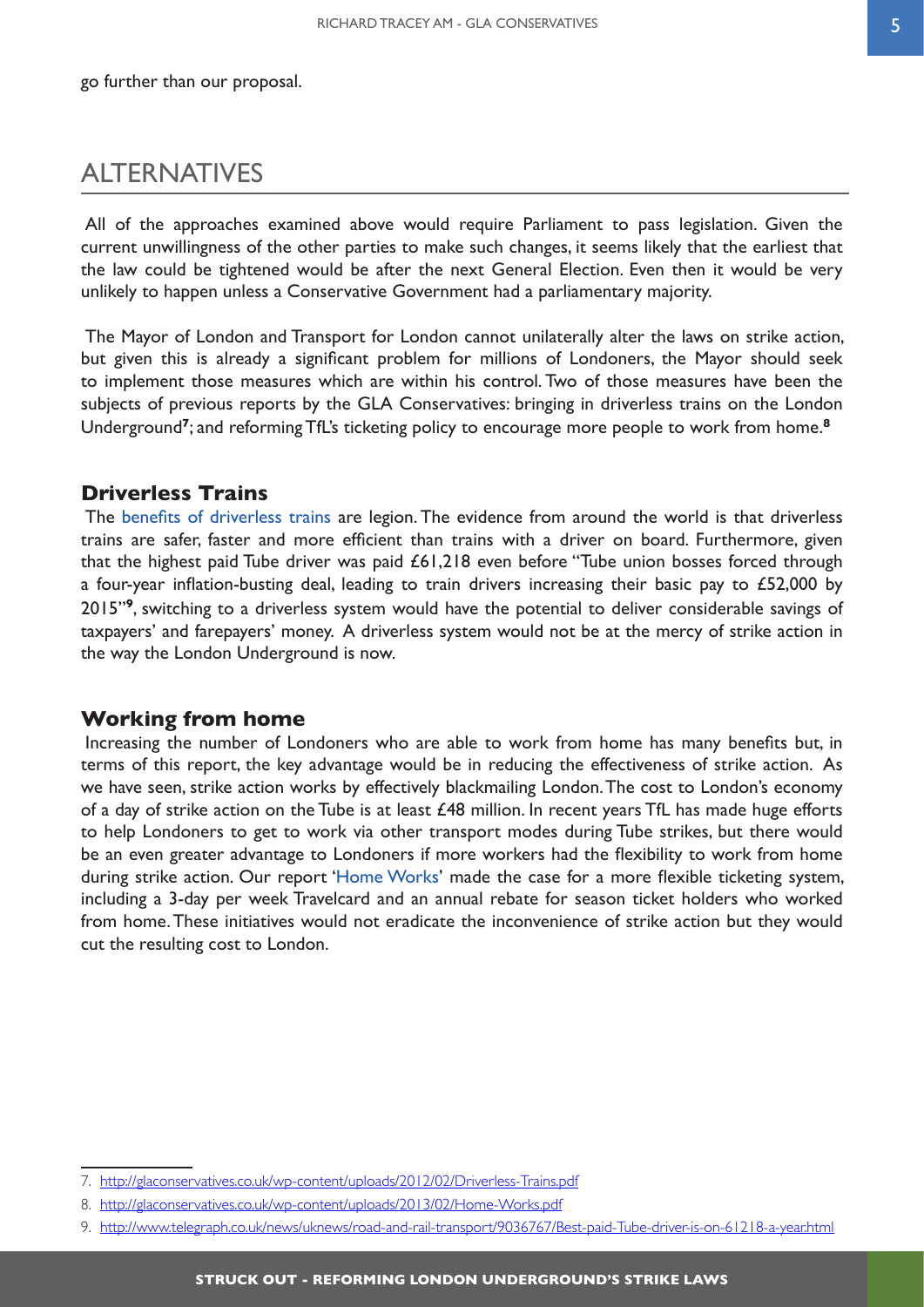## <span id="page-7-0"></span>RECOMMENDATIONS

We recommend the Government legislates at the earliest possible opportunity to:

#### **1. Ban strike action on the London Underground.**

#### **2. Replace the right to strike with a right to binding pendulum arbitration.**

(Using an independent judge or panel to choose between the competing positions of the relevant trade union and Transport for London with no compromise.)

#### **3. Require a minimum of 50%+1 of all eligible trade union members to vote in favour of 'binding pendulum arbitration' for it to happen.**

We believe that this would bring together the best of the various options in order to remove the threat of strike action, stop the practice of a small minority dictating a confrontational approach to negotiation and preserve the right of trade unions to seek redress if they believe that the London Underground is behaving unreasonably.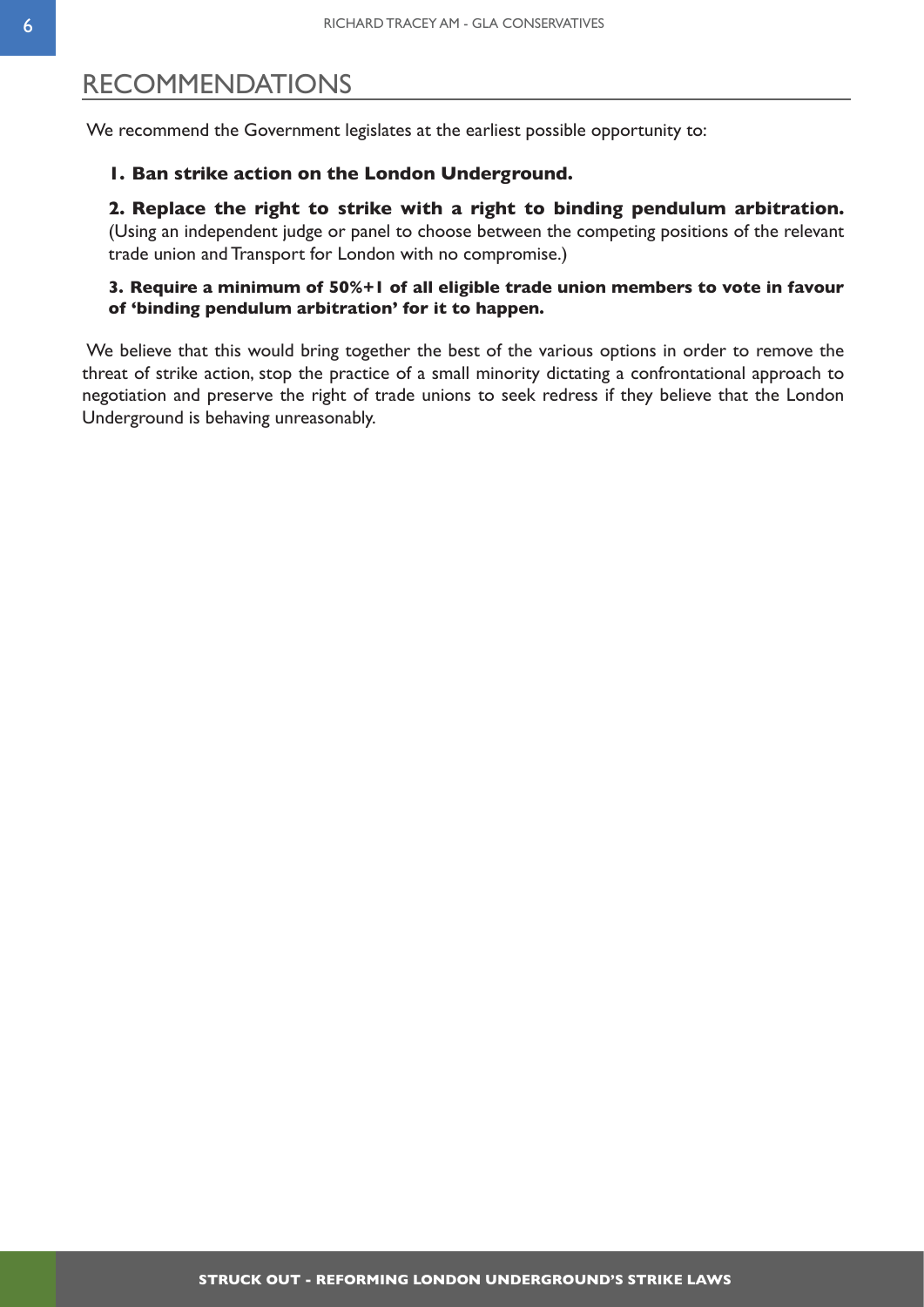## <span id="page-8-0"></span>**NOTES**

- Although this report focuses on strike action on the London Underground, the concepts and recommendations within it might well apply to strikes on other forms of transport both within London and across the UK.
- This report will be sent to the Mayor of London, Boris Johnson. It will also be sent to Patrick McLoughlin, Iain Duncan Smith and Vincent Cable, the Secretaries of State for the Department for Transport, the Department for Work and Pensions and the Department for Business, Innovation and Skills respectively.

\*A poll of 285 Londoners was conducted by Bryter Research on behalf of the GLA Conservatives between 23rd-25th March 2013.